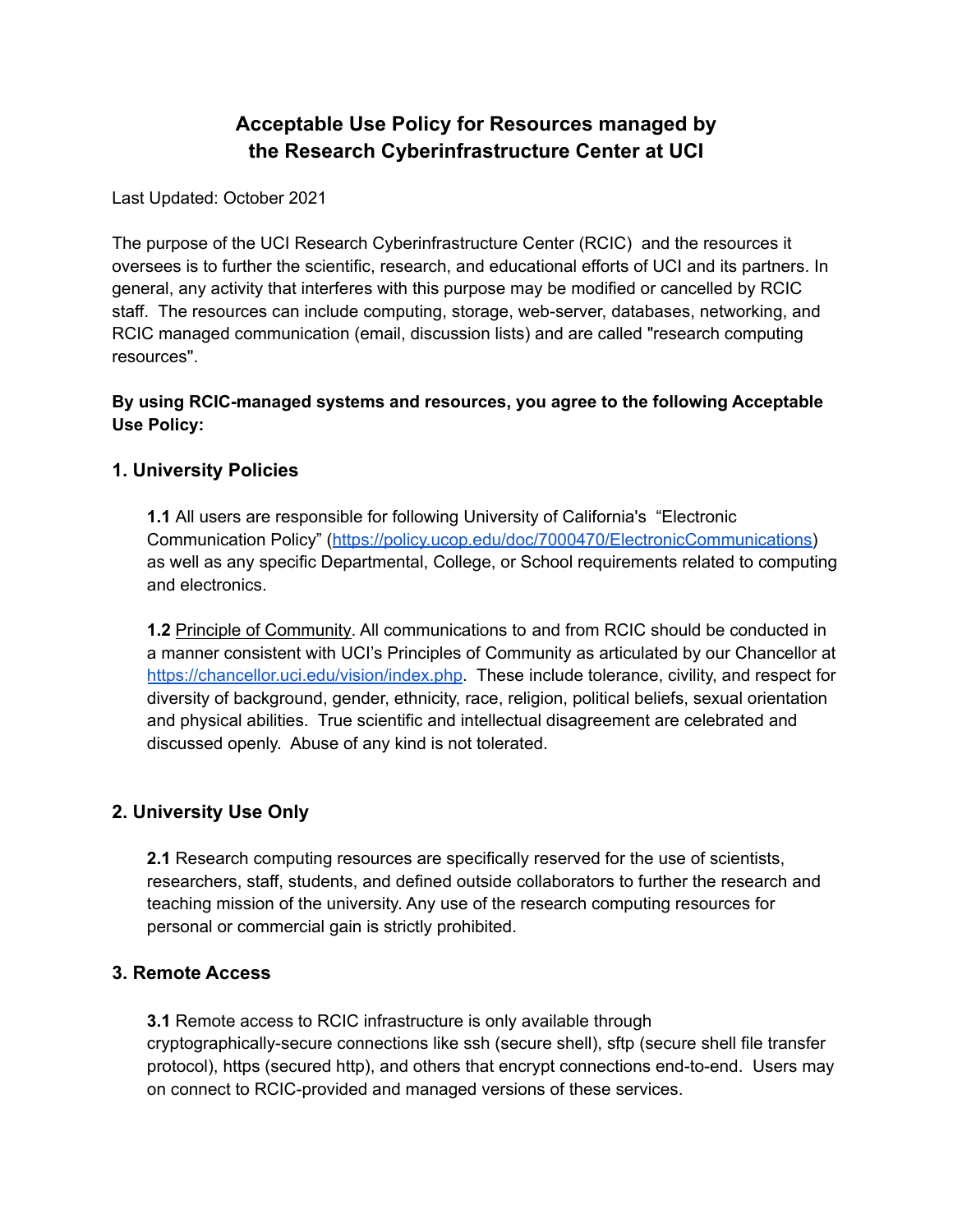**3.2** SSH keys without password are not allowed. Some RCIC facilities allow users to place public ssh keys as authorized keys for access. In no instance may a user place a public key in their personal authorized keys configuration where the private key is passwordless. The only exception is a cluster-specific key that is used ONLY to authorize among nodes within the same cluster.

**3.3** Tunneling/forwarding of local ports for remote access is only allowed through existing, secure, ssh tunnel mechanisms. No other mechanism for forwarding or exposing network ports is allowed.

**3.4** Users may NOT store, utilize or install software that exposes internal ports through unsecured mechanisms like reverse-proxy (e.g., frp) that effectively bypass campus and/or RCIC firewalls. This type of software compromises the security of everyone.. *If such software is utilized or stored on any RCIC-managed file system, the user will have login rights removed for an unspecified period of time*. *Multiple occurrences will result in permanent ban.*

#### **4. Maintenance**

**4.1** RCIC makes every attempt to schedule server and cluster maintenance during announced and specific maintenance time windows and to minimize impact. However issues do occur that may need to be handled outside these pre-described maintenance time windows.

#### **5. Cluster Jobs**

RCIC runs several clusters. The following applies to each one of these resources.

**5.1** Cluster jobs must be run on compute nodes configured for this purpose. Running jobs on the login nodes is prohibited, and any jobs/processes that impact the performance or functions of the login nodes or interfere with other users running jobs will be terminated without notice.

**5.2** Cluster jobs containing wait times or "sleep loops" beyond a reasonable period, may not be run. Any job with a long wait or that contains an impactful/sustained sleep loop may be terminated without advance notice.

**5.3** Unattended listening services (jobs that create listening ports for other computers to connect to) are strictly prohibited, and may be blocked by RCIC Staff without notice. Users found to be utilizing such services may have their access privileges removed.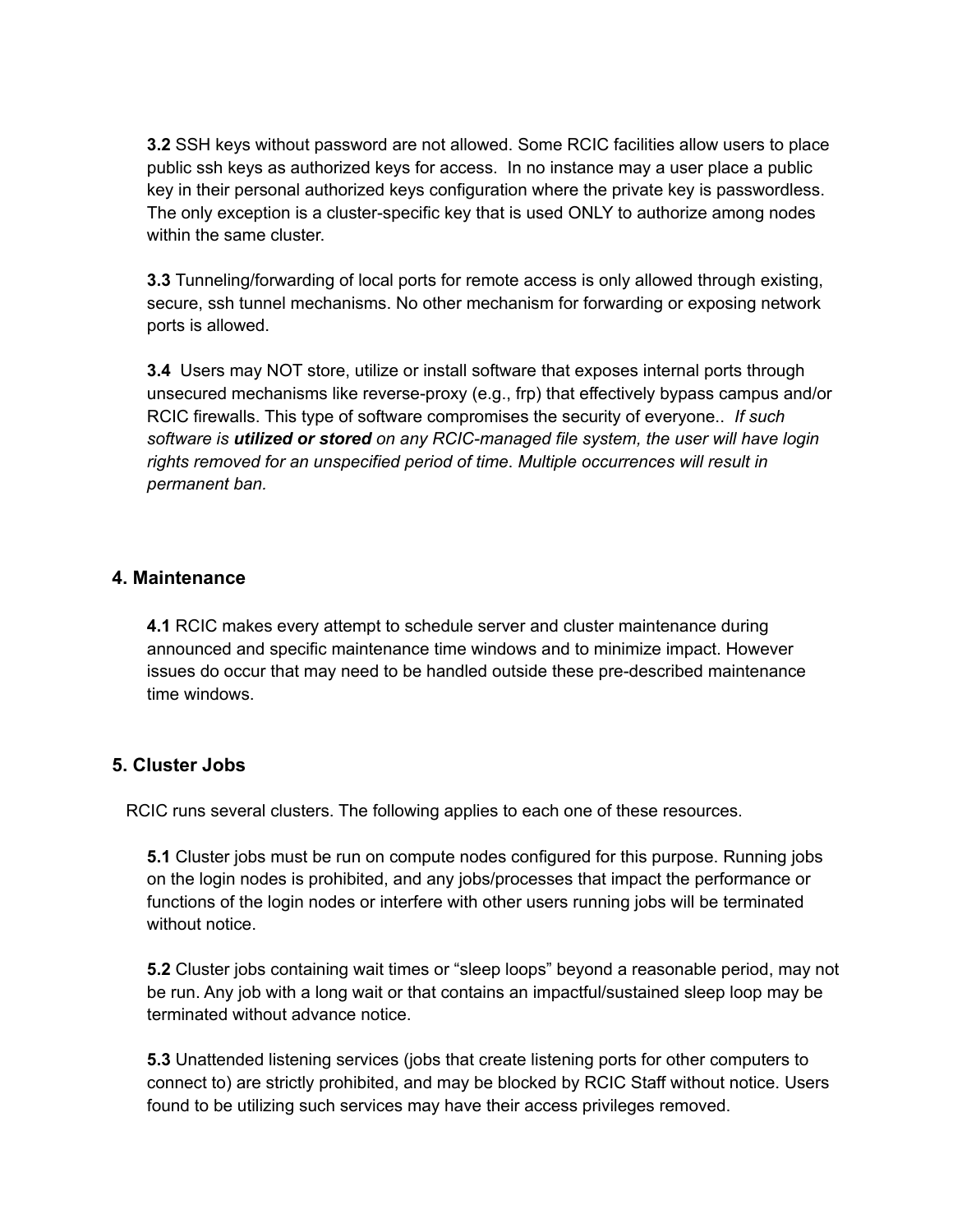#### **6. Quotas and Storage**

**6.1** Data Quotas. RCIC manages quotas on nearly all storage servers and can modify and enforce quotas on all user directories, including home, temporary/scratch, and group directories. Users are reminded that storage provided by RCIC is for research data only. Different storage locations have different policies for snapshot, backup, and retention; and users should be familiar with these location-specific policies. Users are responsible for ensuring that backups of their data exist.

**6.2** Data Snapshots. While RCIC makes every effort to maintain the availability and integrity of our storage products, no data storage has historical backup. Some data servers provide "snapshot" capability where data changed/deleted within the snapshot window (usually less than 2 months) often can be retrieved. Notably, data in BeeGFS-based parallel file systems do NOT have the capability for snapshots.

**6.3** Data Replication. RCIC is developing the capability to replicate all data it holds to an offsite location. Because of the volume of data, replication will be regular but is not likely to be daily. We treat RCIC data systems as having the primary copy of data. When data is changed/removed from the primary, any data in the replica (secondary) is eventually removed. Replication is not historical backup. Users requiring historical backup of data need to provide that capability for themselves.

**6.4** Scratch Storage. Storage designated as "scratch" storage is valid only during a batch job and is automatically deleted when a job has completed. There is no large-scale, no-cost, long-term scratch available.

#### **7. Software and Services**

**7.1** Software should directly support research/teaching. Users are generally *not restricted* from downloading/compiling software in their own home areas for use in their research or teaching. Users are responsible for the software they download or compile.

**7.2** Users choosing to locally-install software have the responsibility to use software from trustworthy sources. These might include: common community repositories like CRAN, CPAN, PyPy, and Anaconda; community-acceptable applications; or known-to-the-user software projects. Users should refrain from downloading pre-compiled binaries or containers from unverifiable sources.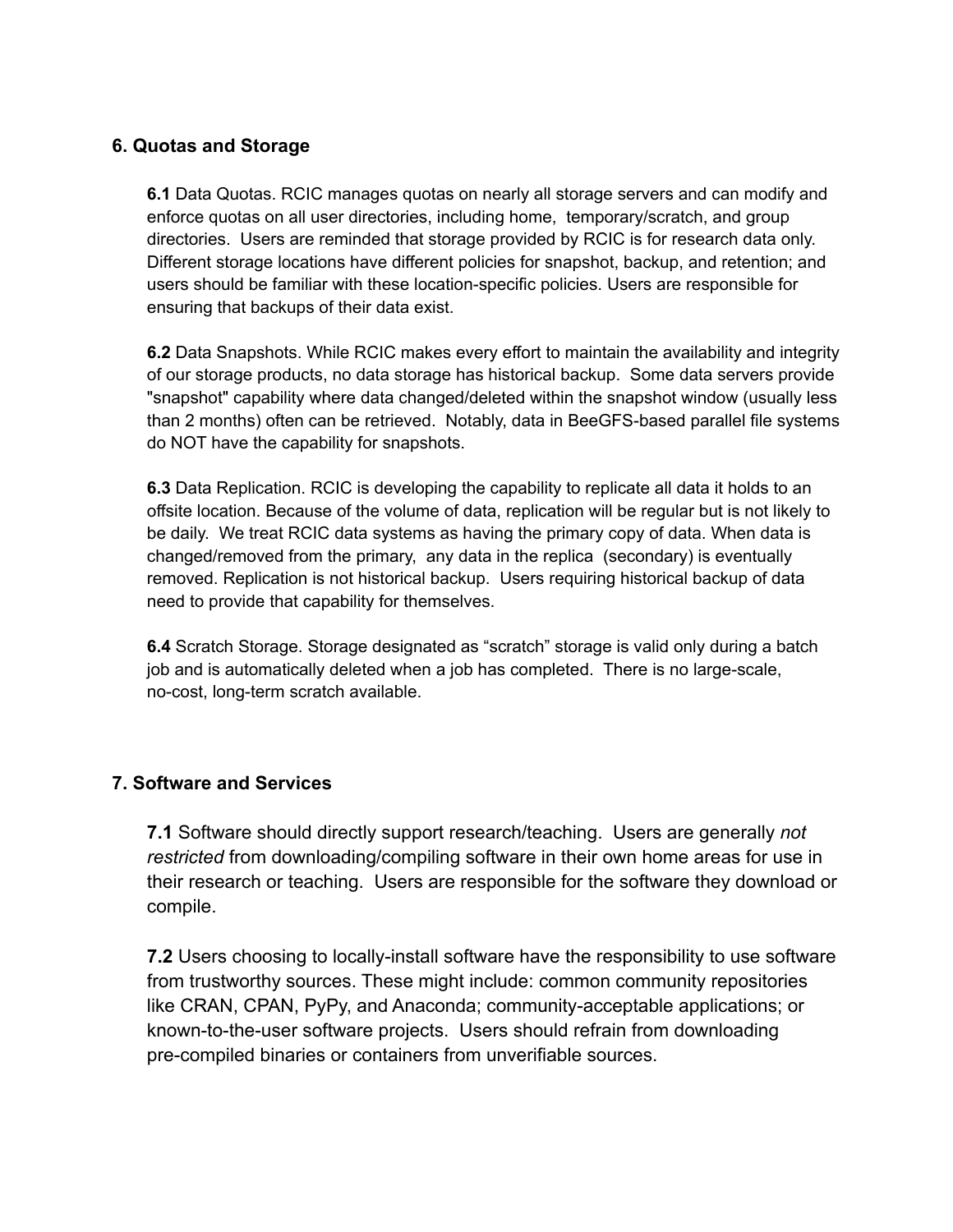**7.3** Requesting RCIC to install/compile software. User's may request RCIC to build/install software in system areas for community use. RCIC does not have the people resources to accept all requests and must prioritize. RCIC can also deny software that is unsuitable for the environment.

**7.4** No guarantee of long-term maintenance of specific software/services. Systems software, security concerns, and other factors evolve over time and any of these changes may render a specific software/service to be unsuitable/unsupportable. Any such software will be removed from the infrastructure.

### **8. Licensing**

**8.1** Some software offered on RCIC resources is controlled by individual license agreements. Those license agreements may require restriction of access to only authorized individuals. Software installed on a central resource does not imply that the software is available to all users.

**8.2** Some licensed software (.e.g. commercial compilers, licensed file systems) is funded directly by RCIC. However, most licensed software must be funded directly by the requesting group.

## **9. Restricted Data Sets**

**9.1** The following data cannot be stored on any RCIC-managed resources: HIPAA (Health Insurance Portability and Accountability Act), FERPA (Family Educational Rights and Privacy Act), PII (Personally Identifiable Information), PHI (Protected Health Information), CMMC level-3 regulated data or NIST 800-171 regulated data.

**9.2** If you are using de-identified data where identifiers are held only on a non RCIC-managed storage system, then there is a high likelihood that this data can be stored on RCIC resources. Please contact RCIC for questions about suitability of storage for any specific data sets.

### **10. Cryptocurrencies, cryptographic mining, distributed cryptography**

**10.1** Performing "mining" operations involving cryptocurrencies such as BitCoin, Ethereum, Dogecoin, Chia Coin, and Filecoin, distributed cryptography such as the distributed.net projects, and all forms of volunteer computing such as SETI@Home are strictly prohibited.

## **11. Separation from the University**